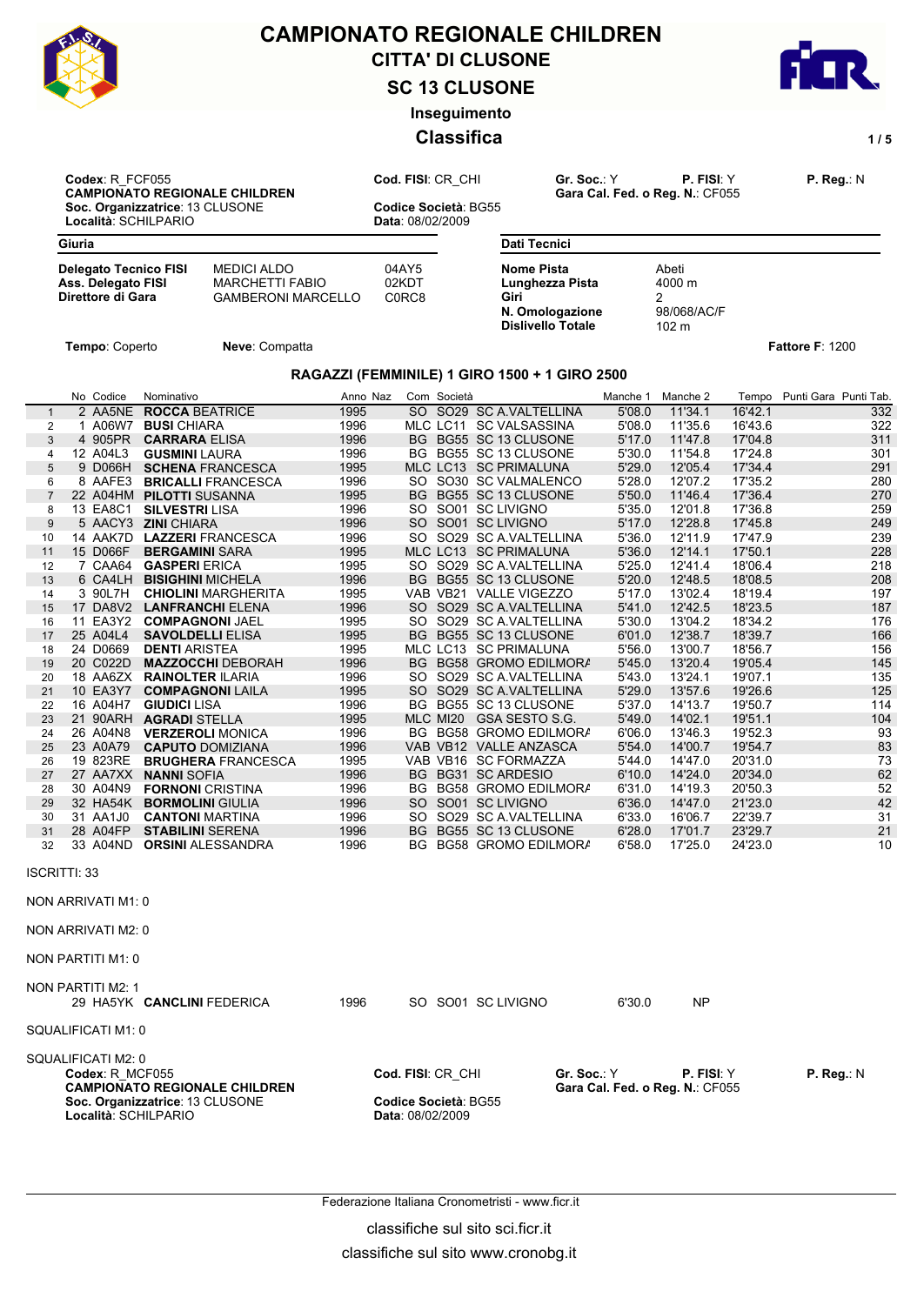

**Giuria**

## **SC 13 CLUSONE** CITTA' DI CLUSONE **CAMPIONATO REGIONALE CHILDREN**



**Inseguimento**

### **Classifica 2 / 5**

| <b>Delegato Tecnico FISI</b> | MEDICI ALDO               | 04AY5                          | <b>Nome Pista</b> |
|------------------------------|---------------------------|--------------------------------|-------------------|
| Ass. Delegato FISI           | <b>MARCHETTI FABIO</b>    | 02KDT                          | Lunghezza         |
| Direttore di Gara            | <b>GAMBERONI MARCELLO</b> | C <sub>0</sub> RC <sub>8</sub> | Giri              |

| Dati Tecnici             |             |  |
|--------------------------|-------------|--|
| <b>Nome Pista</b>        | Abeti       |  |
| Lunghezza Pista          | 5000 m      |  |
| Giri                     |             |  |
| N. Omologazione          | 98/068/ac/f |  |
| <b>Dislivello Totale</b> | 164 m       |  |

**Tempo**: Coperto **Neve**: Compatta **Fattore F**: 1200

#### **RAGAZZI (MASCHILE) 2 GIRI 2500 MT**

| $\mathbf{1}$<br>$\overline{2}$<br>3<br>4<br>5<br>6<br>$\overline{7}$<br>8<br>9<br>10<br>11<br>12 | 41 9A21Z<br>44 904T8 | <b>ROMANI SIMONE</b><br>45 90FME VENOSTA CLAUDIO<br>$\sim$ 1995<br><b>TIRABOSCHI ALEX</b><br>$\sim$ 1995<br>48 712WF MORELLI ALEX<br>55 CA947 <b>ANDREOLA</b> MATTEO 1995<br>$\sim$ 1995<br>42 CALHM PELUSO ALBERTO | 1995<br>1995 | BG BG05 SC LEFFE | SO SO29 SC A VALTELLINA<br>SO SO39 POL. LE PRESE | 4'08.0<br>4'41.0 | 12'49.0<br>13'37.1 | 16'57.0<br>18'18.1 | 362<br>356 |
|--------------------------------------------------------------------------------------------------|----------------------|---------------------------------------------------------------------------------------------------------------------------------------------------------------------------------------------------------------------|--------------|------------------|--------------------------------------------------|------------------|--------------------|--------------------|------------|
|                                                                                                  |                      |                                                                                                                                                                                                                     |              |                  |                                                  |                  |                    |                    |            |
|                                                                                                  |                      |                                                                                                                                                                                                                     |              |                  |                                                  |                  |                    |                    |            |
|                                                                                                  |                      |                                                                                                                                                                                                                     |              |                  |                                                  | 4'40.0           | 13'42.6            | 18'22.6            | 350        |
|                                                                                                  |                      |                                                                                                                                                                                                                     |              |                  | BG BG57 SC SCHILPARIO                            | 4'46.0           | 14'01.7            | 18'47.7            | 344        |
|                                                                                                  |                      |                                                                                                                                                                                                                     |              |                  | SO SO29 SC A VALTELLINA                          | 4'57.0           | 13'59.0            | 18'56.0            | 339        |
|                                                                                                  |                      |                                                                                                                                                                                                                     |              |                  | VAB VA45 SC CUNARDO                              | 4'20.0           | 14'43.5            | 19'03.5            | 333        |
|                                                                                                  |                      | 51 A04PE FORNONI NICOLA<br>$\sim$ 1996                                                                                                                                                                              |              |                  | BG BG58 GROMO EDILMORA                           | 4'54.0           | 14'10.2            | 19'04.2            | 327        |
|                                                                                                  |                      | $\sim$ 1996<br>52 AACZT SCHENA GABRIELE                                                                                                                                                                             |              |                  | SO SO30 SC VALMALENCO                            | 4'54.0           | 14'12.3            | 19'06.3            | 321        |
|                                                                                                  | 49 FA949             | $\sim$ 1995<br><b>ANDREOLA ALEX</b>                                                                                                                                                                                 |              |                  | SO SO29 SC A VALTELLINA                          | 4'47.0           | 14'34.3            | 19'21.3            | 315        |
|                                                                                                  |                      |                                                                                                                                                                                                                     |              |                  |                                                  |                  |                    |                    |            |
|                                                                                                  |                      | $\sim$ 1995<br>46 A04NE OLIVARI SIMONE                                                                                                                                                                              |              |                  | BG BG58 GROMO EDILMORA                           | 4'44.0           | 14'42.8<br>14'30.9 | 19'26.8            | 309        |
|                                                                                                  |                      | 57 CA6D5 BORMETTI EMIL<br>$\sim$ 1995                                                                                                                                                                               |              |                  | SO SO01 SC LIVIGNO                               | 4'59.0           |                    | 19'29.9            | 304        |
|                                                                                                  | 50 90L06             | $\sim$ 1995<br><b>BOSSONE MATTIA</b>                                                                                                                                                                                |              |                  | VAB VB12 VALLE ANZASCA                           | 4'54.0           | 14'45.6            | 19'39.6            | 298        |
| 13                                                                                               |                      | 60 CA6DF LONGA MICHAEL<br>$\sim$ 1995                                                                                                                                                                               |              |                  | SO SO01 SC LIVIGNO                               | 5'06.0           | 14'36.5            | 19'42.5            | 292        |
| 14                                                                                               |                      | 54 DAM47 DELLA VALLE MATTIA 1996                                                                                                                                                                                    |              |                  | SO SO39 POL. LE PRESE                            | 4'55.0           | 14'55.2            | 19'50.2            | 286        |
| 15                                                                                               | 47 90L03             | $\sim$ 1995<br><b>RONCHI RICCARDO</b>                                                                                                                                                                               |              |                  | VAB VB12 VALLE ANZASCA                           | 4'44.0           | 15'06.8            | 19'50.8            | 280        |
| 16                                                                                               |                      | 53 712W6 AGONI ALDO                                                                                                                                                                                                 | 1995         |                  | BG BG57 SC SCHILPARIO                            | 4'55.0           | 15'04.9            | 19'59.9            | 274        |
| 17                                                                                               | 58 90609             | <b>BONACORSI</b> DAVIDE 1996                                                                                                                                                                                        |              |                  | BG BG58 GROMO EDILMORA                           | 5'01.0           | 15'13.6            | 20'14.6            | 269        |
| 18                                                                                               |                      | $\sim$ 1995<br>59 712WM LUSSANA EMIL                                                                                                                                                                                |              |                  | BG BG57 SC SCHILPARIO                            | 5'06.0           | 15'15.3            | 20'21.3            | 263        |
| 19                                                                                               |                      | 69 9A33X GURINI FEDERICO<br>$\sim$ 1995                                                                                                                                                                             |              |                  | SO SO01 SC LIVIGNO                               | 5'18.0           | 15'09.3            | 20'27.3            | 257        |
| 20                                                                                               |                      | 62 AA7FF POZZI MICHELE                                                                                                                                                                                              | 1996         |                  | SO SO29 SC A VALTELLINA                          | 5'08.0           | 15'25.6            | 20'33.6            | 251        |
| 21                                                                                               |                      | 65 FA6NY RODIGARI PAOLO                                                                                                                                                                                             | 1996         |                  | SO SO01 SC LIVIGNO                               | 5'13.0           | 15'22.6            | 20'35.6            | 245        |
| 22                                                                                               |                      | $\sim$ 1995<br>43 80NH4 MAGRI BIAGIO                                                                                                                                                                                |              |                  | BG BG57 SC SCHILPARIO                            | 4'37.0           | 16'04.4            | 20'41.4            | 239        |
| 23                                                                                               |                      | 61 712WT RAINERI NICOLA<br>$\sim$ 1995                                                                                                                                                                              |              |                  | BG BG57 SC SCHILPARIO                            | 5'08.0           | 15'34.2            | 20'42.2            | 234        |
| 24                                                                                               |                      | $\sim$ 1995<br>67 A03FC VITALI EMANUELE                                                                                                                                                                             |              |                  | BG BG05 SC LEFFE                                 | 5'17.0           | 15'28.2            | 20'45.2            | 228        |
| 25                                                                                               |                      | 63 A03RW <b>BALZI</b> DANIEL<br>$\sim$ 1996                                                                                                                                                                         |              |                  | BG BG05 SC LEFFE                                 | 5'10.0           | 15'40.6            | 20'50.6            | 222        |
| 26                                                                                               | 66 905R4             | $\sim$ 1996<br><b>BALDUZZI MANUEL</b>                                                                                                                                                                               |              |                  | BG BG55 SC 13 CLUSONE                            | 5'16.0           | 15'41.4            | 20'57.4            | 216        |
| 27                                                                                               |                      | 70 D015H CARRARA OLAV<br>$\sim$ 1996                                                                                                                                                                                |              |                  | BG BG05 SC LEFFE                                 | 5'24.0           | 15'43.7            | 21'07.7            | 210        |
| 28                                                                                               |                      | $\sim$ 1995<br>64 CONCR DE RIVA GIOVANNI                                                                                                                                                                            |              |                  | VAB VB12 VALLE ANZASCA                           | 5'11.0           | 15'57.1            | 21'08.1            | 204        |
| 29                                                                                               |                      | 73 AAE9Z SPERONILUCA                                                                                                                                                                                                | 1996         |                  | VAB VA45 SC CUNARDO                              | 5'29.0           | 15'51.8            | 21'20.8            | 199        |
|                                                                                                  |                      |                                                                                                                                                                                                                     |              |                  |                                                  | 5'25.0           |                    |                    |            |
| 30                                                                                               |                      | 72 A0A7A BOSSONE MASSIMILIANO                                                                                                                                                                                       | 1996         |                  | VAB VB12 VALLE ANZASCA                           |                  | 16'00.0            | 21'25.0            | 193        |
| 31                                                                                               |                      | 89 CAPR2 FANONI RENATO<br>$\sim$ 1995                                                                                                                                                                               |              |                  | SO SO30 SC VALMALENCO                            | 6'01.0           | 15'31.8            | 21'32.8            | 187        |
| 32                                                                                               | 68 90L7P             | 1996<br><b>MIETTO STEFANO</b>                                                                                                                                                                                       |              |                  | VAB VB21 VALLE VIGEZZO                           | 5'17.0           | 16'23.0            | 21'40.0            | 181        |
| 33                                                                                               |                      | 77 DACK7 FORNONI ROBERTO 1995                                                                                                                                                                                       |              |                  | BG BG31 SC ARDESIO                               | 5'35.0           | 16'09.3            | 21'44.3            | 175        |
| 34                                                                                               |                      | 80 C0R9C CALZAFERRITHOMAS                                                                                                                                                                                           | $\sim$ 1996  |                  | BG BG55 SC 13 CLUSONE                            | 5'40.0           | 16'11.7            | 21'51.7            | 169        |
| 35                                                                                               |                      | 76 CA6CH PELONI MARCO<br>$\sim$ 1996                                                                                                                                                                                |              |                  | SO SO29 SC A VALTELLINA                          | 5'33.0           | 16'25.1            | 21'58.1            | 163        |
| 36                                                                                               |                      | 56 CA172 CURTI IVAN                                                                                                                                                                                                 |              |                  | BG BG34 SC RONCOBELLO                            | 4'57.0           | 17'15.0            | 22'12.0            | 158        |
| 37                                                                                               |                      | 75 DAFPA CAVALLI MARCO<br>$\sim$ 1996 $\sim$                                                                                                                                                                        |              |                  | VAB VB21 VALLE VIGEZZO                           | 5'32.0           | 16'41.3            | 22'13.3            | 152        |
| 38                                                                                               |                      | $\sim$ 1995<br>74 81WRF LAZZERI SAMUEL                                                                                                                                                                              |              |                  | SO SO29 SC A VALTELLINA                          | 5'30.0           | 16'50.0            | 22'20.0            | 146        |
| 39                                                                                               | 81 FA6EP             | $\sim$ 1995<br><b>ENICE EMANUEL</b>                                                                                                                                                                                 |              |                  | MLC CO01 SC SORMANO                              | 5'45.0           | 16'44.3            | 22'29.3            | 140        |
| 40                                                                                               |                      | 85 C021F GIUDICI ADRIANO                                                                                                                                                                                            | 1996         |                  | BG BG57 SC SCHILPARIO                            | 5'53.0           | 16'39.6            | 22'32.6            | 134        |
| 41                                                                                               | 87 81XFP             | <b>POZZI ENEA</b>                                                                                                                                                                                                   | 1996         |                  | SO SO29 SC A VALTELLINA                          | 5'57.0           | 16'39.8            | 22'36.8            | 128        |
| 42                                                                                               |                      | 92 DACJ3 <b>GASPERI</b> DAVIDE                                                                                                                                                                                      | 1996         |                  | SO SO29 SC A VALTELLINA                          | 6'08.0           | 16'50.1            | 22'58.1            | 123        |
| 43                                                                                               |                      | 86 CAM9T SALVADORI LUDOVICO 1996                                                                                                                                                                                    |              |                  | SO SO29 SC A VALTELLINA                          | 5'57.0           | 17'02.5            | 22'59.5            | 117        |
| 44                                                                                               |                      | 84 71RYR PLATI ANDREA                                                                                                                                                                                               | 1996         |                  | MLC LC11 SC VALSASSINA                           | 5'50.0           | 17'17.4            | 23'07.4            | 111        |
| 45                                                                                               |                      | 79 FAOVE SANTINI LORENZO<br>$\sim$ 1996                                                                                                                                                                             |              |                  | BG BG58 GROMO EDILMORA                           | 5'39.0           | 17'45.7            | 23'24.7            | 105        |
| 46                                                                                               |                      | $\frac{1}{1995}$<br>83 DAC1X DEVIZZI LUCA                                                                                                                                                                           |              |                  | MLC LC11 SC VALSASSINA                           | 5'49.0           | 17'37.3            | 23'26.3            | 99         |
| 47                                                                                               |                      | 1996<br>78 80MVP VISINI PAOLO                                                                                                                                                                                       |              |                  | BG BG55 SC 13 CLUSONE                            | 5'39.0           | 18'00.4            | 23'39.4            | 93         |
| 48                                                                                               |                      | 95 90FAR LAZZERI CRISTIAN                                                                                                                                                                                           | 1996         |                  | SO SO29 SC A VALTELLINA                          | 6'19.0           | 17'24.9            | 23'43.9            | 88         |
| 49                                                                                               |                      | 88 C0N22 CONCHEDDA TOMMASO 1996                                                                                                                                                                                     |              |                  | VAB VA23 NORD.VARESE                             | 6'01.0           |                    | 23'44.6            | 82         |
|                                                                                                  |                      |                                                                                                                                                                                                                     |              |                  | VAB VB16 SC FORMAZZA                             |                  | 17'43.6            |                    | 76         |
| 50                                                                                               |                      | 91 EAE7W BELLANTONIO STEFANO                                                                                                                                                                                        | 1996         |                  |                                                  | 6'04.0           | 18'26.0            | 24'30.0            |            |
| 51                                                                                               |                      | 94 DACJ5 SOTTA STEFANO                                                                                                                                                                                              | 1996         |                  | SO SO29 SC A VALTELLINA                          | 6'14.0           | 18'28.3            | 24'42.3            | 70         |
| 52                                                                                               |                      | 97 A0A97 RIMOLDI EDOARDO                                                                                                                                                                                            | 1995         |                  | VAB VB16 SC FORMAZZA                             | 6'23.0           | 18'49.3            | 25'12.3            | 64         |
| 53                                                                                               |                      | 82 905R9 ATTUATI MARCO                                                                                                                                                                                              | 1995         |                  | BG BG55 SC 13 CLUSONE                            | 5'49.0           | 19'42.8            | 25'31.8            | 58         |
| 54                                                                                               |                      | 93 A09RL IMPERIALI DAVIDE                                                                                                                                                                                           | 1996         |                  | VAB VA23 NORD.VARESE                             | 6'12.0           | 19'39.8            | 25'51.8            | 53         |
| 55                                                                                               |                      | 90 CADYM SELVA MARCO                                                                                                                                                                                                | 1996         |                  | VAB VB21 VALLE VIGEZZO                           | 6'03.0           | 19'49.8            | 25'52.8            | 47         |
| 56                                                                                               |                      | 99 CA50Y NICOLI MICHELE                                                                                                                                                                                             | 1996         |                  | BG BG31 SC ARDESIO                               | 6'43.0           | 19'12.6            | 25'55.6            | 41         |
| 57                                                                                               |                      | 98 HA3T0 <b>FORNONI</b> BRIAN                                                                                                                                                                                       | 1996         |                  | BG BG31 SC ARDESIO                               | 6'30.0           | 20'31.6            | 27'01.6            | 35         |
| 58                                                                                               |                      | 100 D0F3P SCILLIGO MICHELE                                                                                                                                                                                          | 1996         |                  | VAB VB16 SC FORMAZZA                             | 6'47.0           | 20'38.8            | 27'25.8            | 29         |
| 59                                                                                               |                      | 102 FA8T2 <b>ALBINI</b> LUCA                                                                                                                                                                                        | 1996         |                  | VAB VB16 SC FORMAZZA                             | 7'03.0           | 21'22.1            | 28'25.1            | 23         |

Federazione Italiana Cronometristi - www.ficr.it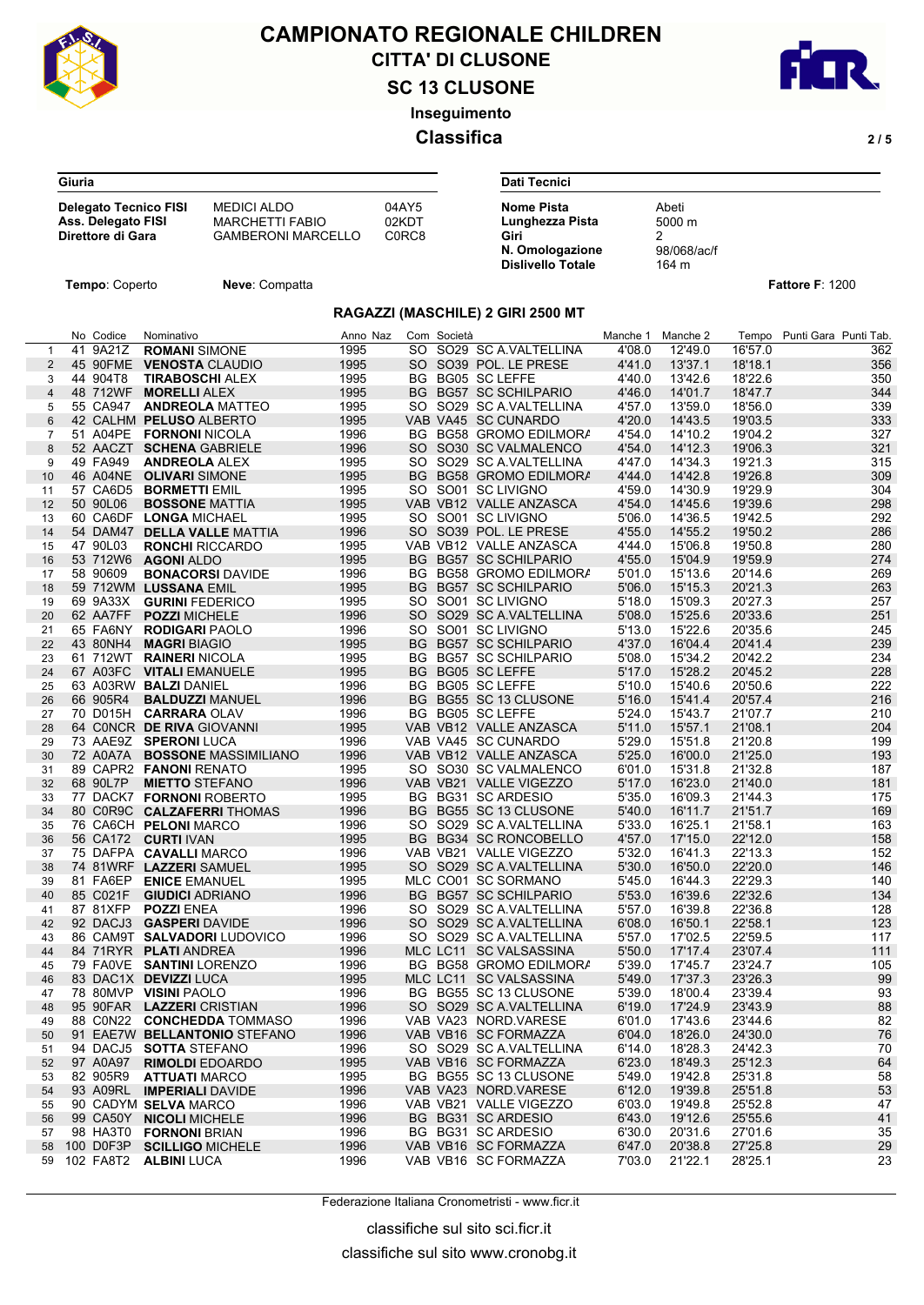

## **SC 13 CLUSONE** CITTA' DI CLUSONE **CAMPIONATO REGIONALE CHILDREN**



**Inseguimento**

**Classifica** 3/5

| 61       | 103 AA64<br>62 101 A04FT                | 96 FAEYY        | <b>SBERNINI FABIO</b><br><b>SCAINELLI GIORGIO</b>       | <b>GALLACCI LORENZO</b>                                                   | 1996<br>1996<br>1996 |                                                  |             | VAB VB09 VALLE ANTIGORIO<br>VAB VA45 SC CUNARDO<br>BG BG55 SC 13 CLUSONE             | 7'24.0<br>6'22.0<br>6'56.0 | 21'18.2<br>22'28.0<br>24'32.0                | 28'42.2<br>28'50.0<br>31'28.0 |                             | 18<br>12<br>6 |
|----------|-----------------------------------------|-----------------|---------------------------------------------------------|---------------------------------------------------------------------------|----------------------|--------------------------------------------------|-------------|--------------------------------------------------------------------------------------|----------------------------|----------------------------------------------|-------------------------------|-----------------------------|---------------|
|          | <b>ISCRITTI: 63</b>                     |                 |                                                         |                                                                           |                      |                                                  |             |                                                                                      |                            |                                              |                               |                             |               |
|          | NON ARRIVATI M1: 0                      |                 |                                                         |                                                                           |                      |                                                  |             |                                                                                      |                            |                                              |                               |                             |               |
|          | NON ARRIVATI M2: 0                      |                 |                                                         |                                                                           |                      |                                                  |             |                                                                                      |                            |                                              |                               |                             |               |
|          | NON PARTITI M1: 0                       |                 |                                                         |                                                                           |                      |                                                  |             |                                                                                      |                            |                                              |                               |                             |               |
|          | <b>NON PARTITI M2: 1</b>                |                 |                                                         |                                                                           |                      |                                                  |             |                                                                                      |                            |                                              |                               |                             |               |
|          |                                         |                 | 71 FA6PJ BORMETTI MARCO                                 |                                                                           | 1996                 |                                                  |             | SO SO01 SC LIVIGNO                                                                   | 5'24.0                     | NP                                           |                               |                             |               |
|          | SQUALIFICATI M1: 0                      |                 |                                                         |                                                                           |                      |                                                  |             |                                                                                      |                            |                                              |                               |                             |               |
|          | SQUALIFICATI M2: 0                      | Codex: A FCF055 |                                                         |                                                                           |                      | Cod. FISI: CR_CHI                                |             | Gr. Soc.: Y                                                                          |                            | P. FISI: Y                                   |                               | P. Reg.: N                  |               |
|          |                                         |                 | Soc. Organizzatrice: 13 CLUSONE<br>Località: SCHILPARIO | <b>CAMPIONATO REGIONALE CHILDREN</b>                                      |                      | Codice Società: BG55<br>Data: 08/02/2009         |             |                                                                                      |                            | Gara Cal. Fed. o Reg. N.: cf055              |                               |                             |               |
|          | Giuria                                  |                 |                                                         |                                                                           |                      |                                                  |             | Dati Tecnici                                                                         |                            |                                              |                               |                             |               |
|          | Ass. Delegato FISI<br>Direttore di Gara |                 | <b>Delegato Tecnico FISI</b>                            | <b>MEDICI ALDO</b><br><b>MARCHETTI FABIO</b><br><b>GAMBERONI MARCELLO</b> |                      | 04AY5<br>02KDT<br>C <sub>0</sub> RC <sub>8</sub> |             | Nome Pista<br>Lunghezza Pista<br>Giri<br>N. Omologazione<br><b>Dislivello Totale</b> |                            | Abeti<br>5000 m<br>2<br>98/068/ac/f<br>164 m |                               |                             |               |
|          |                                         | Tempo: Coperto  |                                                         | Neve: Compatta                                                            |                      | Penalità Applicata: 230,00                       |             |                                                                                      |                            |                                              |                               | <b>Fattore F: 1200</b>      |               |
|          |                                         |                 |                                                         |                                                                           |                      |                                                  |             |                                                                                      |                            |                                              |                               |                             |               |
|          |                                         |                 |                                                         |                                                                           |                      |                                                  |             |                                                                                      |                            |                                              |                               |                             |               |
|          |                                         | No Codice       | Nominativo                                              |                                                                           | Anno Naz             |                                                  | Com Società | ALLIEVI (FEMMINILE) 2 GIRI 2500 MT                                                   |                            | Manche 1 Manche 2                            |                               | Tempo Punti Gara Punti Tab. |               |
|          | 113 72D26                               |                 | <b>SIRIO PAMELA</b>                                     |                                                                           | 1993                 |                                                  |             | SO SO39 POL. LE PRESE                                                                | 4'50.0                     | 15'17.1                                      | 20'07.1                       | 0,00                        | 330           |
|          | 2 121 72D27                             |                 | <b>GROSINI MARTA</b>                                    |                                                                           | 1993                 |                                                  |             | SO SO39 POL. LE PRESE                                                                | 5'18.0                     | 15'11.8                                      | 20'29.8                       | 22,57                       | 319           |
|          | 111 9A2XL                               |                 | <b>CANCLINI ALICE</b>                                   |                                                                           | 1994                 |                                                  |             | SO SO29 SC A VALTELLINA                                                              | 4'47.0                     | 15'57.9                                      | 20'44.9                       |                             | 308           |
|          |                                         |                 |                                                         | 4 112 72MWT MONTANARI ARIANNA                                             | 1993                 |                                                  |             | VAB VB21 VALLE VIGEZZO                                                               | 4'50.0                     | 15'59.0                                      | 20'49.0                       | 41,65                       | 297           |
|          |                                         |                 | 117 62M6X BACHER MARINA                                 |                                                                           | 1994                 |                                                  |             | VAB VB16 SC FORMAZZA                                                                 | 5'05.0                     | 15'45.2                                      | 20'50.2                       |                             | 286           |
|          |                                         | 118 72LRE       | 126 81WW9 COLETTI ILENIA<br><b>STOPPINI MANUELA</b>     |                                                                           | 1993<br>1993         |                                                  |             | SO SO29 SC A VALTELLINA<br>VAB VB12 VALLE ANZASCA                                    | 5'19.0<br>5'11.0           | 15'34.3<br>15'43.7                           | 20'53.3<br>20'54.7            | 45,93<br>47,32              | 275<br>264    |
|          |                                         | 125 81TEP       | <b>ZINI</b> VANIA                                       |                                                                           | 1993                 |                                                  |             | SO SO01 SC LIVIGNO                                                                   | 5'19.0                     | 15'36.8                                      | 20'55.8                       | 48,41                       | 253           |
|          | 124 7126D                               |                 |                                                         | <b>SIMONCELLI CHIARA</b>                                                  | 1994                 |                                                  |             | BG BG55 SC 13 CLUSONE                                                                | 5'19.0                     | 15'37.8                                      | 20'56.8                       |                             | 242           |
| 10       |                                         | 127 AA64F       | <b>CUSINI MANUELA</b>                                   |                                                                           | 1994                 |                                                  |             | SO SO01 SC LIVIGNO                                                                   | 5'20.0                     | 15'42.8                                      | 21'02.8                       |                             | 231           |
| 11       |                                         | 119 90FMF       | <b>VILLA STEFANIA</b>                                   |                                                                           | 1993                 |                                                  |             | SO SO39 POL. LE PRESE                                                                | 5'14.0                     | 15'53.3                                      | 21'07.3                       | 59,85                       | 220           |
| 12       |                                         |                 | 114 821MC VALBONESI GIULIA                              |                                                                           | 1994                 |                                                  |             | VAB VA45 SC CUNARDO                                                                  | 5'01.0                     | 16'07.4                                      | 21'08.4                       |                             | 209           |
| 13       |                                         |                 | 122 62ATD DE LORENZI LISA                               |                                                                           | 1994                 |                                                  |             | SO SO29 SC A.VALTELLINA                                                              | 5'18.0                     | 15'55.2                                      | 21'13.2                       |                             | 198           |
| 15       | 123 EA383                               |                 | 14 115 90FMM RASTELLI ILARY<br><b>MALAGONI GIULIA</b>   |                                                                           | 1993<br>1994         |                                                  |             | SO SO39 POL. LE PRESE<br>VAB VA45 SC CUNARDO                                         | 5'02.0<br>5'19.0           | 16'18.8<br>16'26.2                           | 21'20.8<br>21'45.2            | 73,27                       | 187<br>176    |
| 16       | 116 CA8N8                               |                 | <b>RAMONI GINA</b>                                      |                                                                           | 1993                 |                                                  |             | VAB VB21 VALLE VIGEZZO                                                               | 5'03.0                     | 16'59.2                                      | 22'02.2                       | 114,42                      | 165           |
| 17       | 131 72C2X                               |                 | <b>GASPERI PAOLA</b>                                    |                                                                           | 1993                 |                                                  |             | SO SO29 SC A.VALTELLINA                                                              | 5'29.0                     | 16'47.1                                      | 22'16.1                       | 128,24                      | 154           |
| 18       | 132 A03T4                               |                 | <b>CARRARA INGRID</b>                                   |                                                                           | 1994                 |                                                  |             | BG BG15 SC VALSERINA                                                                 | 5'31.0                     | 16'57.6                                      | 22'28.6                       |                             | 143           |
| 19       | 120 9060V                               |                 | <b>BONETTI MARTA</b>                                    |                                                                           | 1993                 |                                                  |             | BG BG58 GROMO EDILMORA                                                               | 5'17.0                     | 17'12.1                                      | 22'29.1                       | 141,16                      | 132           |
| 20       | 134 7126C                               |                 | <b>SAVOLDELLI GIULIA</b>                                |                                                                           | 1993                 |                                                  |             | BG BG55 SC 13 CLUSONE                                                                | 5'37.0                     | 17'07.1                                      | 22'44.1                       | 156,08                      | 121           |
| 21       | 130 90608                               |                 |                                                         | <b>BONACORSI</b> CRISTINA                                                 | 1993                 |                                                  |             | BG BG58 GROMO EDILMORA                                                               | 5'28.0                     | 17'20.3                                      | 22'48.3                       | 160,25                      | 110           |
| 22       | 129 AA7XT                               |                 | <b>NANNI YLENIA</b>                                     |                                                                           | 1994                 |                                                  |             | BG BG31 SC ARDESIO                                                                   | 5'25.0                     | 17'24.2                                      | 22'49.2                       |                             | 99            |
| 23       | 133 70YYT                               |                 | <b>MOIOLI VALENTINA</b>                                 |                                                                           | 1994                 |                                                  |             | BG BG31 SC ARDESIO                                                                   | 5'33.0                     | 17'40.2                                      | 23'13.2                       |                             | 88            |
| 24       | 128 9A3JH                               |                 | <b>SOSIO MARTINA</b>                                    |                                                                           | 1994                 |                                                  |             | SO SO29 SC A.VALTELLINA                                                              | 5'23.0                     | 18'04.6                                      | 23'27.6                       |                             | 77            |
| 25<br>26 | 136 817D4                               | 137 DA03V       | <b>PALTRINIERI ILARIA</b>                               |                                                                           | 1994                 |                                                  |             | MLC MIN4 POOL BRIANZA                                                                | 6'00.0                     | 17'33.3                                      | 23'33.3                       |                             | 66            |
| 27       | 140 90H19                               |                 | <b>BUZZONI ERICA</b>                                    |                                                                           | 1993<br>1993         |                                                  |             | MLC LC13 SC PRIMALUNA<br>VAB VA23 NORD.VARESE                                        | 5'45.0<br>6'12.0           | 18'21.7<br>18'12.5                           | 24'06.7<br>24'24.5            | 238,19<br>255,89            | 55<br>44      |
| 28       |                                         | 139 DA03T       | <b>GIOIA MARTA</b>                                      | <b>PALTRINIERI MARTA</b>                                                  | 1994                 |                                                  |             | MLC MIN4 POOL BRIANZA                                                                | 6'09.0                     | 18'21.2                                      | 24'30.2                       |                             | 33            |
| 29       |                                         | 142 821M5       | <b>STEFANI</b> ERIKA                                    |                                                                           | 1994                 |                                                  |             | VAB VA45 SC CUNARDO                                                                  | 6'44.0                     | 20'57.5                                      | 27'41.5                       |                             | 22            |

ISCRITTI: 32

NON ARRIVATI M1: 0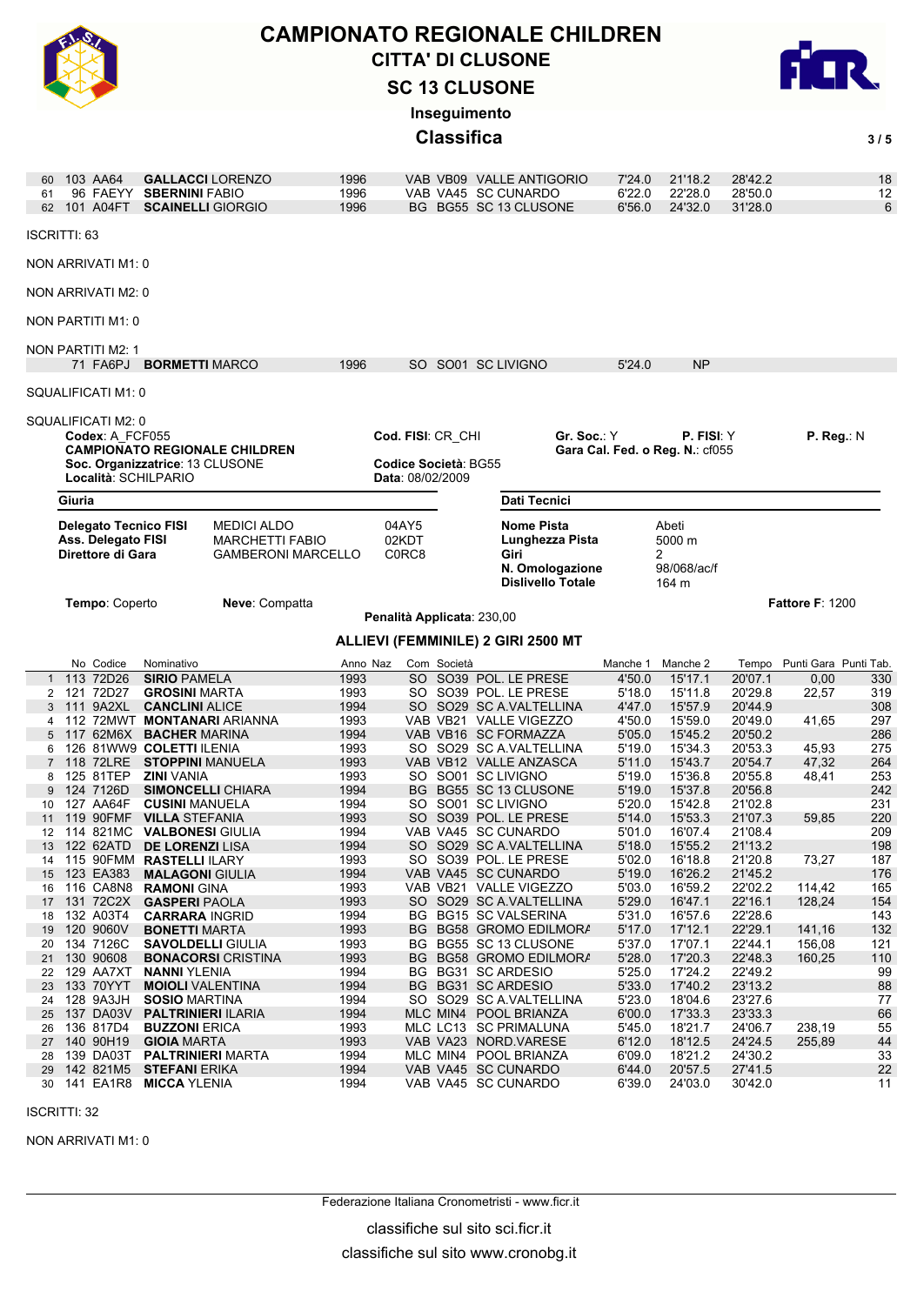

## **SC 13 CLUSONE** CITTA' DI CLUSONE<br>CITTA' DI CLUSONE<br>COLARENTE DI LIGONIE **CAMPIONATO REGIONALE CHILDREN Inseguimento**

**Classifica** 4/5



NON ARRIVATI M2: 0

NON PARTITI M1: 0

#### NON PARTITI M2: 2

| SQUALIFICATI M1: 0<br>SQUALIFICATI M2: 0<br>Cod. FISI: CR_CHI<br>Codex: A MCF055<br>Gr. Soc.∶ Y<br><b>P. FISI:</b> Y<br>P. Reg.: N<br><b>CAMPIONATO REGIONALE CHILDREN</b><br>Gara Cal. Fed. o Reg. N.: CF055<br>Soc. Organizzatrice: 13 CLUSONE<br>Codice Società: BG55<br>Località: SCHILPARIO<br>Data: 08/02/2009<br>Giuria<br>Dati Tecnici<br><b>Delegato Tecnico FISI</b><br><b>MEDICI ALDO</b><br>04AY5<br><b>Nome Pista</b><br>Abeti<br>02KDT<br>Ass. Delegato FISI<br><b>MARCHETTI FABIO</b><br>7500 m<br>Lunghezza Pista<br>Direttore di Gara<br>C0RC8<br>Giri<br>3<br><b>GAMBERONI MARCELLO</b><br>N. Omologazione<br>98/068/ac/f<br><b>Dislivello Totale</b><br>73 m<br>Tempo: Coperto<br><b>Fattore F: 1200</b><br>Neve: Compatta<br>Penalità Applicata: 230,00<br>ALLIEVI (MASCHILE) 3 GIRI 2500 MT<br>No Codice<br>Tempo Punti Gara Punti Tab.<br>Nominativo<br>Com Società<br>Manche 2<br>Anno Naz<br>Manche 1<br>163 72D25<br>SO SO39 POL. LE PRESE<br>23'52.6<br><b>CAPPELLETTI MARCO</b><br>1993<br>4'25.0<br>19'27.6<br>0,00<br>347<br>1993<br>SO SO29 SC A VALTELLINA<br>4'01.0<br>19'54.5<br>23'55.5<br>2,43<br>340<br>151 81WWX COMPAGNONI SAMUEL<br>2<br>24'02.6<br>1993<br>BG BG05 SC LEFFE<br>4'11.0<br>19'51.6<br>8,38<br>332<br>152 70WC7<br><b>MOSCONI PIETRO</b><br>3<br>156 728EX<br>1993<br>SO SO01 SC LIVIGNO<br>4'14.0<br>20'03.4<br>24'17.4<br>20,77<br>325<br><b>BORMOLINI THOMAS</b><br>4<br>5 153 728EY<br>1993<br>SO SO01 SC LIVIGNO<br>4'11.0<br>20'07.7<br>24'18.7<br>21,86<br>317<br><b>BORMOLINI NICOLAS</b><br>168 92EV6<br>1993<br>BG BG05 SC LEFFE<br>4'29.0<br>19'50.3<br>24'19.3<br>22,36<br>310<br><b>MALGRATI TULLIO</b><br>6<br>4'20.0<br>159 90FF4<br>1994<br>SO SO29 SC A.VALTELLINA<br>20'14.7<br>24'34.7<br>303<br><b>MAJORI ANDREA</b><br>1993<br>4'29.0<br>169 6195C<br>BG BG57 SC SCHILPARIO<br>20'12.8<br>24'41.8<br>295<br>41,21<br><b>MAJ CHRISTIAN</b><br>8<br>4'32.0<br>172 80L29<br>1994<br>BG BG34 SC RONCOBELLO<br>20'10.3<br>24'42.3<br>288<br><b>PIRLETTI MATTEO</b><br>9<br>1994<br>157 7125N<br>BG BG55 SC 13 CLUSONE<br>4'14.0<br>20'29.9<br>24'43.9<br>281<br><b>BALDUZZI DAVIDE</b><br>10<br>161 3VF8P<br>1994<br>SO SO01 SC LIVIGNO<br>4'23.0<br>20'24.8<br>24'47.8<br>273<br><b>CANTONI RICCARDO</b><br>11<br>1993<br>4'28.0<br>167 6195D<br>BG BG57 SC SCHILPARIO<br>20'23.9<br>24'51.9<br>266<br><b>RAINERI ARMANDO</b><br>49,67<br>12<br>4'32.0<br>1994<br>SO SO29 SC A VALTELLINA<br>20'26.6<br>24'58.6<br>258<br>173 81WWD PEROTTI MANUEL<br>13<br>4'28.0<br>1994<br>20'31.1<br>24'59.1<br>251<br>166 81WWN MARTINELLI GABRIELE<br>SO SO29 SC A.VALTELLINA<br>14<br>1993<br>VAB VB21 VALLE VIGEZZO<br>4'13.0<br>20'53.6<br>25'06.6<br>244<br>155 72LF8<br>61,99<br><b>VAIROLI MARTIN</b><br>15<br>154 70WAY PRESTI ENRICO<br>1993<br>BG BG05 SC LEFFE<br>4'12.0<br>21'03.1<br>25'15.1<br>236<br>69,11<br>16<br>1993<br>BG BG58 GROMO EDILMORA<br>4'24.0<br>20'51.6<br>25'15.6<br>229<br>162 80NHW NEGRONI DAVIDE<br>69,52<br>17<br>177 A06VP<br>1994<br>4'43.0<br>20'33.1<br>25'16.1<br>221<br>MLC LC11 SC VALSASSINA<br><b>GORETTI STEFAN</b><br>18<br>165 71268<br>1993<br>BG BG55 SC 13 CLUSONE<br>4'28.0<br>20'50.7<br>25'18.7<br>214<br>72,12<br><b>RANZA GIORGIO</b><br>19<br>180 AA6R9<br>1993<br>SO SO01 SC LIVIGNO<br>4'49.0<br>20'30.1<br>25'19.1<br>72,46<br>207<br><b>CONFORTOLA IORIO</b><br>20<br>160 C0227<br>1993<br>BG BG58 GROMO EDILMORA<br>4'23.0<br>21'04.1<br>25'27.1<br>79,16<br>199<br>21<br><b>MORSTABILINI NICOLA</b><br>158 81WWW TRENTIN DAVIDE<br>1993<br>4'20.0<br>21'23.3<br>25'43.3<br>SO SO29 SC A.VALTELLINA<br>92,73<br>192<br>22<br>1993<br>4'34.0<br>21'23.9<br>25'57.9<br>175 62A8M PEDROTTI JEANPIERRE<br>SO SO30 SC VALMALENCO<br>104,96<br>185<br>23<br>171 7126L<br>1994<br>4'30.0<br>21'31.0<br>26'01.0<br>BG BG55 SC 13 CLUSONE<br>177<br>24<br><b>VISINI MARCO</b><br>170 821M6<br>1993<br>VAB VA45 SC CUNARDO<br>4'29.0<br>21'35.1<br>26'04.1<br>170<br>110,15<br>25<br><b>PAULOVICH MARCO</b><br>1993<br>4'39.0<br>22'04.9<br>162<br>176 6195H<br>BG BG57 SC SCHILPARIO<br>26'43.9<br>143,49<br>26<br><b>MAJ GIULIO</b><br>21'52.9<br>27 185 DA754<br>1994<br>BG BG58 GROMO EDILMORA<br>26'50.9<br><b>MORSTABILINI EROS</b><br>4'58.0<br>155<br>1994<br>BG BG57 SC SCHILPARIO<br>4'44.0<br>22'13.9<br>26'57.9<br>148<br>179 6199E<br><b>MORELLI</b> CHRISTIAN<br>28<br>BG BG58 GROMO EDILMORA<br>4'27.0<br>22'38.2<br>164 90614<br>1993<br>27'05.2<br>161,33<br>140<br><b>OPRANDI LUCA</b><br>29<br>174 62V73<br>1994<br>VAB VA45 SC CUNARDO<br>4'33.0<br>22'39.9<br>27'12.9<br>133<br><b>MANDELLI VITTORIO</b><br>30<br>183 905RA<br>BG BG55 SC 13 CLUSONE<br>22'21.4<br>27'18.4<br>126<br>1994<br>4'57.0<br><b>BENZONI RUBEN</b><br>31<br>1994<br>VAB VA45 SC CUNARDO<br>4'59.0<br>22'20.0<br>27'19.0<br>118<br>186 FAEYX GALFANO ALESSANDRO<br>32<br>SO SO29 SC A.VALTELLINA<br>23'18.6<br>28'02.6<br>178 81WWA DEI CAS MICHELE<br>1994<br>4'44.0<br>$111$<br>33<br>1994<br>SO SO30 SC VALMALENCO<br>22'47.9<br>28'05.9<br>103<br>188 EA7X0 LENATTI ANDREA<br>5'18.0<br>34<br>189 A03RT<br>BG BG15 SC VALSERINA<br>22'59.7<br>28'18.7<br>96<br>1994<br>5'19.0<br><b>CARRARA ODDVAR</b><br>35<br>1994<br>SO SO29 SC A VALTELLINA<br>23'44.1<br>28'49.1<br>89<br>187 AA600<br>5'05.0<br><b>ARMELLINI MARCO</b><br>36<br>BG BG55 SC 13 CLUSONE<br>23'56.1<br>28'52.1<br>81<br>182 7126A<br>1994<br>4'56.0<br><b>SAVOLDELLI GABRIELE</b><br>37<br>1994<br>BG BG58 GROMO EDILMORA<br>4'51.0<br>24'02.0<br>28'53.0<br>74<br>181 80NHX BONETTI MATTEO<br>38<br>SO SO39 POL. LE PRESE<br>23'27.0<br>29'19.0<br>273,41<br>66<br>194 EAK40 DE MARON DANIELE<br>1993<br>5'52.0<br>39<br>1994<br>BG BG55 SC 13 CLUSONE<br>5'21.0<br>24'29.8<br>29'50.8<br>59<br>191 DAETD RANZA DIEGO<br>40<br>VAB VB09 VALLE ANTIGORIO<br>29'57.3<br>52<br>196 DAWN1 BACKER ALESSIO<br>1994<br>5'55.0<br>24'02.3<br>41<br>1993<br>BG BG31 SC ARDESIO<br>4'57.0<br>25'36.0<br>184 6166N VERZEROLI LUCA<br>30'33.0<br>335,39<br>44<br>42 |  | 135 909YY<br>138 72AC4 | <b>INVERNIZZI ELISA</b> | <b>CONFORTOLA FRANCESCA</b> | 1994<br>1993 |  | MLC LC11 SC VALSASSINA<br>SO SO29 SC A.VALTELLINA | 5'38.0<br>6'05.0 | <b>NP</b><br><b>NP</b> |  |  |
|----------------------------------------------------------------------------------------------------------------------------------------------------------------------------------------------------------------------------------------------------------------------------------------------------------------------------------------------------------------------------------------------------------------------------------------------------------------------------------------------------------------------------------------------------------------------------------------------------------------------------------------------------------------------------------------------------------------------------------------------------------------------------------------------------------------------------------------------------------------------------------------------------------------------------------------------------------------------------------------------------------------------------------------------------------------------------------------------------------------------------------------------------------------------------------------------------------------------------------------------------------------------------------------------------------------------------------------------------------------------------------------------------------------------------------------------------------------------------------------------------------------------------------------------------------------------------------------------------------------------------------------------------------------------------------------------------------------------------------------------------------------------------------------------------------------------------------------------------------------------------------------------------------------------------------------------------------------------------------------------------------------------------------------------------------------------------------------------------------------------------------------------------------------------------------------------------------------------------------------------------------------------------------------------------------------------------------------------------------------------------------------------------------------------------------------------------------------------------------------------------------------------------------------------------------------------------------------------------------------------------------------------------------------------------------------------------------------------------------------------------------------------------------------------------------------------------------------------------------------------------------------------------------------------------------------------------------------------------------------------------------------------------------------------------------------------------------------------------------------------------------------------------------------------------------------------------------------------------------------------------------------------------------------------------------------------------------------------------------------------------------------------------------------------------------------------------------------------------------------------------------------------------------------------------------------------------------------------------------------------------------------------------------------------------------------------------------------------------------------------------------------------------------------------------------------------------------------------------------------------------------------------------------------------------------------------------------------------------------------------------------------------------------------------------------------------------------------------------------------------------------------------------------------------------------------------------------------------------------------------------------------------------------------------------------------------------------------------------------------------------------------------------------------------------------------------------------------------------------------------------------------------------------------------------------------------------------------------------------------------------------------------------------------------------------------------------------------------------------------------------------------------------------------------------------------------------------------------------------------------------------------------------------------------------------------------------------------------------------------------------------------------------------------------------------------------------------------------------------------------------------------------------------------------------------------------------------------------------------------------------------------------------------------------------------------------------------------------------------------------------------------------------------------------------------------------------------------------------------------------------------------------------------------------------------------------------------------------------------------------------------------------------------------------------------------------------------------------------------------------------------------------------------------------------------------------------------------------------------------------------------------------------------------------------------------------------------------------------------------------------------------------------------------------|--|------------------------|-------------------------|-----------------------------|--------------|--|---------------------------------------------------|------------------|------------------------|--|--|
|                                                                                                                                                                                                                                                                                                                                                                                                                                                                                                                                                                                                                                                                                                                                                                                                                                                                                                                                                                                                                                                                                                                                                                                                                                                                                                                                                                                                                                                                                                                                                                                                                                                                                                                                                                                                                                                                                                                                                                                                                                                                                                                                                                                                                                                                                                                                                                                                                                                                                                                                                                                                                                                                                                                                                                                                                                                                                                                                                                                                                                                                                                                                                                                                                                                                                                                                                                                                                                                                                                                                                                                                                                                                                                                                                                                                                                                                                                                                                                                                                                                                                                                                                                                                                                                                                                                                                                                                                                                                                                                                                                                                                                                                                                                                                                                                                                                                                                                                                                                                                                                                                                                                                                                                                                                                                                                                                                                                                                                                                                                                                                                                                                                                                                                                                                                                                                                                                                                                                                                                                                              |  |                        |                         |                             |              |  |                                                   |                  |                        |  |  |
|                                                                                                                                                                                                                                                                                                                                                                                                                                                                                                                                                                                                                                                                                                                                                                                                                                                                                                                                                                                                                                                                                                                                                                                                                                                                                                                                                                                                                                                                                                                                                                                                                                                                                                                                                                                                                                                                                                                                                                                                                                                                                                                                                                                                                                                                                                                                                                                                                                                                                                                                                                                                                                                                                                                                                                                                                                                                                                                                                                                                                                                                                                                                                                                                                                                                                                                                                                                                                                                                                                                                                                                                                                                                                                                                                                                                                                                                                                                                                                                                                                                                                                                                                                                                                                                                                                                                                                                                                                                                                                                                                                                                                                                                                                                                                                                                                                                                                                                                                                                                                                                                                                                                                                                                                                                                                                                                                                                                                                                                                                                                                                                                                                                                                                                                                                                                                                                                                                                                                                                                                                              |  |                        |                         |                             |              |  |                                                   |                  |                        |  |  |
|                                                                                                                                                                                                                                                                                                                                                                                                                                                                                                                                                                                                                                                                                                                                                                                                                                                                                                                                                                                                                                                                                                                                                                                                                                                                                                                                                                                                                                                                                                                                                                                                                                                                                                                                                                                                                                                                                                                                                                                                                                                                                                                                                                                                                                                                                                                                                                                                                                                                                                                                                                                                                                                                                                                                                                                                                                                                                                                                                                                                                                                                                                                                                                                                                                                                                                                                                                                                                                                                                                                                                                                                                                                                                                                                                                                                                                                                                                                                                                                                                                                                                                                                                                                                                                                                                                                                                                                                                                                                                                                                                                                                                                                                                                                                                                                                                                                                                                                                                                                                                                                                                                                                                                                                                                                                                                                                                                                                                                                                                                                                                                                                                                                                                                                                                                                                                                                                                                                                                                                                                                              |  |                        |                         |                             |              |  |                                                   |                  |                        |  |  |
|                                                                                                                                                                                                                                                                                                                                                                                                                                                                                                                                                                                                                                                                                                                                                                                                                                                                                                                                                                                                                                                                                                                                                                                                                                                                                                                                                                                                                                                                                                                                                                                                                                                                                                                                                                                                                                                                                                                                                                                                                                                                                                                                                                                                                                                                                                                                                                                                                                                                                                                                                                                                                                                                                                                                                                                                                                                                                                                                                                                                                                                                                                                                                                                                                                                                                                                                                                                                                                                                                                                                                                                                                                                                                                                                                                                                                                                                                                                                                                                                                                                                                                                                                                                                                                                                                                                                                                                                                                                                                                                                                                                                                                                                                                                                                                                                                                                                                                                                                                                                                                                                                                                                                                                                                                                                                                                                                                                                                                                                                                                                                                                                                                                                                                                                                                                                                                                                                                                                                                                                                                              |  |                        |                         |                             |              |  |                                                   |                  |                        |  |  |
|                                                                                                                                                                                                                                                                                                                                                                                                                                                                                                                                                                                                                                                                                                                                                                                                                                                                                                                                                                                                                                                                                                                                                                                                                                                                                                                                                                                                                                                                                                                                                                                                                                                                                                                                                                                                                                                                                                                                                                                                                                                                                                                                                                                                                                                                                                                                                                                                                                                                                                                                                                                                                                                                                                                                                                                                                                                                                                                                                                                                                                                                                                                                                                                                                                                                                                                                                                                                                                                                                                                                                                                                                                                                                                                                                                                                                                                                                                                                                                                                                                                                                                                                                                                                                                                                                                                                                                                                                                                                                                                                                                                                                                                                                                                                                                                                                                                                                                                                                                                                                                                                                                                                                                                                                                                                                                                                                                                                                                                                                                                                                                                                                                                                                                                                                                                                                                                                                                                                                                                                                                              |  |                        |                         |                             |              |  |                                                   |                  |                        |  |  |
|                                                                                                                                                                                                                                                                                                                                                                                                                                                                                                                                                                                                                                                                                                                                                                                                                                                                                                                                                                                                                                                                                                                                                                                                                                                                                                                                                                                                                                                                                                                                                                                                                                                                                                                                                                                                                                                                                                                                                                                                                                                                                                                                                                                                                                                                                                                                                                                                                                                                                                                                                                                                                                                                                                                                                                                                                                                                                                                                                                                                                                                                                                                                                                                                                                                                                                                                                                                                                                                                                                                                                                                                                                                                                                                                                                                                                                                                                                                                                                                                                                                                                                                                                                                                                                                                                                                                                                                                                                                                                                                                                                                                                                                                                                                                                                                                                                                                                                                                                                                                                                                                                                                                                                                                                                                                                                                                                                                                                                                                                                                                                                                                                                                                                                                                                                                                                                                                                                                                                                                                                                              |  |                        |                         |                             |              |  |                                                   |                  |                        |  |  |
|                                                                                                                                                                                                                                                                                                                                                                                                                                                                                                                                                                                                                                                                                                                                                                                                                                                                                                                                                                                                                                                                                                                                                                                                                                                                                                                                                                                                                                                                                                                                                                                                                                                                                                                                                                                                                                                                                                                                                                                                                                                                                                                                                                                                                                                                                                                                                                                                                                                                                                                                                                                                                                                                                                                                                                                                                                                                                                                                                                                                                                                                                                                                                                                                                                                                                                                                                                                                                                                                                                                                                                                                                                                                                                                                                                                                                                                                                                                                                                                                                                                                                                                                                                                                                                                                                                                                                                                                                                                                                                                                                                                                                                                                                                                                                                                                                                                                                                                                                                                                                                                                                                                                                                                                                                                                                                                                                                                                                                                                                                                                                                                                                                                                                                                                                                                                                                                                                                                                                                                                                                              |  |                        |                         |                             |              |  |                                                   |                  |                        |  |  |
|                                                                                                                                                                                                                                                                                                                                                                                                                                                                                                                                                                                                                                                                                                                                                                                                                                                                                                                                                                                                                                                                                                                                                                                                                                                                                                                                                                                                                                                                                                                                                                                                                                                                                                                                                                                                                                                                                                                                                                                                                                                                                                                                                                                                                                                                                                                                                                                                                                                                                                                                                                                                                                                                                                                                                                                                                                                                                                                                                                                                                                                                                                                                                                                                                                                                                                                                                                                                                                                                                                                                                                                                                                                                                                                                                                                                                                                                                                                                                                                                                                                                                                                                                                                                                                                                                                                                                                                                                                                                                                                                                                                                                                                                                                                                                                                                                                                                                                                                                                                                                                                                                                                                                                                                                                                                                                                                                                                                                                                                                                                                                                                                                                                                                                                                                                                                                                                                                                                                                                                                                                              |  |                        |                         |                             |              |  |                                                   |                  |                        |  |  |
|                                                                                                                                                                                                                                                                                                                                                                                                                                                                                                                                                                                                                                                                                                                                                                                                                                                                                                                                                                                                                                                                                                                                                                                                                                                                                                                                                                                                                                                                                                                                                                                                                                                                                                                                                                                                                                                                                                                                                                                                                                                                                                                                                                                                                                                                                                                                                                                                                                                                                                                                                                                                                                                                                                                                                                                                                                                                                                                                                                                                                                                                                                                                                                                                                                                                                                                                                                                                                                                                                                                                                                                                                                                                                                                                                                                                                                                                                                                                                                                                                                                                                                                                                                                                                                                                                                                                                                                                                                                                                                                                                                                                                                                                                                                                                                                                                                                                                                                                                                                                                                                                                                                                                                                                                                                                                                                                                                                                                                                                                                                                                                                                                                                                                                                                                                                                                                                                                                                                                                                                                                              |  |                        |                         |                             |              |  |                                                   |                  |                        |  |  |
|                                                                                                                                                                                                                                                                                                                                                                                                                                                                                                                                                                                                                                                                                                                                                                                                                                                                                                                                                                                                                                                                                                                                                                                                                                                                                                                                                                                                                                                                                                                                                                                                                                                                                                                                                                                                                                                                                                                                                                                                                                                                                                                                                                                                                                                                                                                                                                                                                                                                                                                                                                                                                                                                                                                                                                                                                                                                                                                                                                                                                                                                                                                                                                                                                                                                                                                                                                                                                                                                                                                                                                                                                                                                                                                                                                                                                                                                                                                                                                                                                                                                                                                                                                                                                                                                                                                                                                                                                                                                                                                                                                                                                                                                                                                                                                                                                                                                                                                                                                                                                                                                                                                                                                                                                                                                                                                                                                                                                                                                                                                                                                                                                                                                                                                                                                                                                                                                                                                                                                                                                                              |  |                        |                         |                             |              |  |                                                   |                  |                        |  |  |
|                                                                                                                                                                                                                                                                                                                                                                                                                                                                                                                                                                                                                                                                                                                                                                                                                                                                                                                                                                                                                                                                                                                                                                                                                                                                                                                                                                                                                                                                                                                                                                                                                                                                                                                                                                                                                                                                                                                                                                                                                                                                                                                                                                                                                                                                                                                                                                                                                                                                                                                                                                                                                                                                                                                                                                                                                                                                                                                                                                                                                                                                                                                                                                                                                                                                                                                                                                                                                                                                                                                                                                                                                                                                                                                                                                                                                                                                                                                                                                                                                                                                                                                                                                                                                                                                                                                                                                                                                                                                                                                                                                                                                                                                                                                                                                                                                                                                                                                                                                                                                                                                                                                                                                                                                                                                                                                                                                                                                                                                                                                                                                                                                                                                                                                                                                                                                                                                                                                                                                                                                                              |  |                        |                         |                             |              |  |                                                   |                  |                        |  |  |
|                                                                                                                                                                                                                                                                                                                                                                                                                                                                                                                                                                                                                                                                                                                                                                                                                                                                                                                                                                                                                                                                                                                                                                                                                                                                                                                                                                                                                                                                                                                                                                                                                                                                                                                                                                                                                                                                                                                                                                                                                                                                                                                                                                                                                                                                                                                                                                                                                                                                                                                                                                                                                                                                                                                                                                                                                                                                                                                                                                                                                                                                                                                                                                                                                                                                                                                                                                                                                                                                                                                                                                                                                                                                                                                                                                                                                                                                                                                                                                                                                                                                                                                                                                                                                                                                                                                                                                                                                                                                                                                                                                                                                                                                                                                                                                                                                                                                                                                                                                                                                                                                                                                                                                                                                                                                                                                                                                                                                                                                                                                                                                                                                                                                                                                                                                                                                                                                                                                                                                                                                                              |  |                        |                         |                             |              |  |                                                   |                  |                        |  |  |
|                                                                                                                                                                                                                                                                                                                                                                                                                                                                                                                                                                                                                                                                                                                                                                                                                                                                                                                                                                                                                                                                                                                                                                                                                                                                                                                                                                                                                                                                                                                                                                                                                                                                                                                                                                                                                                                                                                                                                                                                                                                                                                                                                                                                                                                                                                                                                                                                                                                                                                                                                                                                                                                                                                                                                                                                                                                                                                                                                                                                                                                                                                                                                                                                                                                                                                                                                                                                                                                                                                                                                                                                                                                                                                                                                                                                                                                                                                                                                                                                                                                                                                                                                                                                                                                                                                                                                                                                                                                                                                                                                                                                                                                                                                                                                                                                                                                                                                                                                                                                                                                                                                                                                                                                                                                                                                                                                                                                                                                                                                                                                                                                                                                                                                                                                                                                                                                                                                                                                                                                                                              |  |                        |                         |                             |              |  |                                                   |                  |                        |  |  |
|                                                                                                                                                                                                                                                                                                                                                                                                                                                                                                                                                                                                                                                                                                                                                                                                                                                                                                                                                                                                                                                                                                                                                                                                                                                                                                                                                                                                                                                                                                                                                                                                                                                                                                                                                                                                                                                                                                                                                                                                                                                                                                                                                                                                                                                                                                                                                                                                                                                                                                                                                                                                                                                                                                                                                                                                                                                                                                                                                                                                                                                                                                                                                                                                                                                                                                                                                                                                                                                                                                                                                                                                                                                                                                                                                                                                                                                                                                                                                                                                                                                                                                                                                                                                                                                                                                                                                                                                                                                                                                                                                                                                                                                                                                                                                                                                                                                                                                                                                                                                                                                                                                                                                                                                                                                                                                                                                                                                                                                                                                                                                                                                                                                                                                                                                                                                                                                                                                                                                                                                                                              |  |                        |                         |                             |              |  |                                                   |                  |                        |  |  |
|                                                                                                                                                                                                                                                                                                                                                                                                                                                                                                                                                                                                                                                                                                                                                                                                                                                                                                                                                                                                                                                                                                                                                                                                                                                                                                                                                                                                                                                                                                                                                                                                                                                                                                                                                                                                                                                                                                                                                                                                                                                                                                                                                                                                                                                                                                                                                                                                                                                                                                                                                                                                                                                                                                                                                                                                                                                                                                                                                                                                                                                                                                                                                                                                                                                                                                                                                                                                                                                                                                                                                                                                                                                                                                                                                                                                                                                                                                                                                                                                                                                                                                                                                                                                                                                                                                                                                                                                                                                                                                                                                                                                                                                                                                                                                                                                                                                                                                                                                                                                                                                                                                                                                                                                                                                                                                                                                                                                                                                                                                                                                                                                                                                                                                                                                                                                                                                                                                                                                                                                                                              |  |                        |                         |                             |              |  |                                                   |                  |                        |  |  |
|                                                                                                                                                                                                                                                                                                                                                                                                                                                                                                                                                                                                                                                                                                                                                                                                                                                                                                                                                                                                                                                                                                                                                                                                                                                                                                                                                                                                                                                                                                                                                                                                                                                                                                                                                                                                                                                                                                                                                                                                                                                                                                                                                                                                                                                                                                                                                                                                                                                                                                                                                                                                                                                                                                                                                                                                                                                                                                                                                                                                                                                                                                                                                                                                                                                                                                                                                                                                                                                                                                                                                                                                                                                                                                                                                                                                                                                                                                                                                                                                                                                                                                                                                                                                                                                                                                                                                                                                                                                                                                                                                                                                                                                                                                                                                                                                                                                                                                                                                                                                                                                                                                                                                                                                                                                                                                                                                                                                                                                                                                                                                                                                                                                                                                                                                                                                                                                                                                                                                                                                                                              |  |                        |                         |                             |              |  |                                                   |                  |                        |  |  |
|                                                                                                                                                                                                                                                                                                                                                                                                                                                                                                                                                                                                                                                                                                                                                                                                                                                                                                                                                                                                                                                                                                                                                                                                                                                                                                                                                                                                                                                                                                                                                                                                                                                                                                                                                                                                                                                                                                                                                                                                                                                                                                                                                                                                                                                                                                                                                                                                                                                                                                                                                                                                                                                                                                                                                                                                                                                                                                                                                                                                                                                                                                                                                                                                                                                                                                                                                                                                                                                                                                                                                                                                                                                                                                                                                                                                                                                                                                                                                                                                                                                                                                                                                                                                                                                                                                                                                                                                                                                                                                                                                                                                                                                                                                                                                                                                                                                                                                                                                                                                                                                                                                                                                                                                                                                                                                                                                                                                                                                                                                                                                                                                                                                                                                                                                                                                                                                                                                                                                                                                                                              |  |                        |                         |                             |              |  |                                                   |                  |                        |  |  |
|                                                                                                                                                                                                                                                                                                                                                                                                                                                                                                                                                                                                                                                                                                                                                                                                                                                                                                                                                                                                                                                                                                                                                                                                                                                                                                                                                                                                                                                                                                                                                                                                                                                                                                                                                                                                                                                                                                                                                                                                                                                                                                                                                                                                                                                                                                                                                                                                                                                                                                                                                                                                                                                                                                                                                                                                                                                                                                                                                                                                                                                                                                                                                                                                                                                                                                                                                                                                                                                                                                                                                                                                                                                                                                                                                                                                                                                                                                                                                                                                                                                                                                                                                                                                                                                                                                                                                                                                                                                                                                                                                                                                                                                                                                                                                                                                                                                                                                                                                                                                                                                                                                                                                                                                                                                                                                                                                                                                                                                                                                                                                                                                                                                                                                                                                                                                                                                                                                                                                                                                                                              |  |                        |                         |                             |              |  |                                                   |                  |                        |  |  |
|                                                                                                                                                                                                                                                                                                                                                                                                                                                                                                                                                                                                                                                                                                                                                                                                                                                                                                                                                                                                                                                                                                                                                                                                                                                                                                                                                                                                                                                                                                                                                                                                                                                                                                                                                                                                                                                                                                                                                                                                                                                                                                                                                                                                                                                                                                                                                                                                                                                                                                                                                                                                                                                                                                                                                                                                                                                                                                                                                                                                                                                                                                                                                                                                                                                                                                                                                                                                                                                                                                                                                                                                                                                                                                                                                                                                                                                                                                                                                                                                                                                                                                                                                                                                                                                                                                                                                                                                                                                                                                                                                                                                                                                                                                                                                                                                                                                                                                                                                                                                                                                                                                                                                                                                                                                                                                                                                                                                                                                                                                                                                                                                                                                                                                                                                                                                                                                                                                                                                                                                                                              |  |                        |                         |                             |              |  |                                                   |                  |                        |  |  |
|                                                                                                                                                                                                                                                                                                                                                                                                                                                                                                                                                                                                                                                                                                                                                                                                                                                                                                                                                                                                                                                                                                                                                                                                                                                                                                                                                                                                                                                                                                                                                                                                                                                                                                                                                                                                                                                                                                                                                                                                                                                                                                                                                                                                                                                                                                                                                                                                                                                                                                                                                                                                                                                                                                                                                                                                                                                                                                                                                                                                                                                                                                                                                                                                                                                                                                                                                                                                                                                                                                                                                                                                                                                                                                                                                                                                                                                                                                                                                                                                                                                                                                                                                                                                                                                                                                                                                                                                                                                                                                                                                                                                                                                                                                                                                                                                                                                                                                                                                                                                                                                                                                                                                                                                                                                                                                                                                                                                                                                                                                                                                                                                                                                                                                                                                                                                                                                                                                                                                                                                                                              |  |                        |                         |                             |              |  |                                                   |                  |                        |  |  |
|                                                                                                                                                                                                                                                                                                                                                                                                                                                                                                                                                                                                                                                                                                                                                                                                                                                                                                                                                                                                                                                                                                                                                                                                                                                                                                                                                                                                                                                                                                                                                                                                                                                                                                                                                                                                                                                                                                                                                                                                                                                                                                                                                                                                                                                                                                                                                                                                                                                                                                                                                                                                                                                                                                                                                                                                                                                                                                                                                                                                                                                                                                                                                                                                                                                                                                                                                                                                                                                                                                                                                                                                                                                                                                                                                                                                                                                                                                                                                                                                                                                                                                                                                                                                                                                                                                                                                                                                                                                                                                                                                                                                                                                                                                                                                                                                                                                                                                                                                                                                                                                                                                                                                                                                                                                                                                                                                                                                                                                                                                                                                                                                                                                                                                                                                                                                                                                                                                                                                                                                                                              |  |                        |                         |                             |              |  |                                                   |                  |                        |  |  |
|                                                                                                                                                                                                                                                                                                                                                                                                                                                                                                                                                                                                                                                                                                                                                                                                                                                                                                                                                                                                                                                                                                                                                                                                                                                                                                                                                                                                                                                                                                                                                                                                                                                                                                                                                                                                                                                                                                                                                                                                                                                                                                                                                                                                                                                                                                                                                                                                                                                                                                                                                                                                                                                                                                                                                                                                                                                                                                                                                                                                                                                                                                                                                                                                                                                                                                                                                                                                                                                                                                                                                                                                                                                                                                                                                                                                                                                                                                                                                                                                                                                                                                                                                                                                                                                                                                                                                                                                                                                                                                                                                                                                                                                                                                                                                                                                                                                                                                                                                                                                                                                                                                                                                                                                                                                                                                                                                                                                                                                                                                                                                                                                                                                                                                                                                                                                                                                                                                                                                                                                                                              |  |                        |                         |                             |              |  |                                                   |                  |                        |  |  |
|                                                                                                                                                                                                                                                                                                                                                                                                                                                                                                                                                                                                                                                                                                                                                                                                                                                                                                                                                                                                                                                                                                                                                                                                                                                                                                                                                                                                                                                                                                                                                                                                                                                                                                                                                                                                                                                                                                                                                                                                                                                                                                                                                                                                                                                                                                                                                                                                                                                                                                                                                                                                                                                                                                                                                                                                                                                                                                                                                                                                                                                                                                                                                                                                                                                                                                                                                                                                                                                                                                                                                                                                                                                                                                                                                                                                                                                                                                                                                                                                                                                                                                                                                                                                                                                                                                                                                                                                                                                                                                                                                                                                                                                                                                                                                                                                                                                                                                                                                                                                                                                                                                                                                                                                                                                                                                                                                                                                                                                                                                                                                                                                                                                                                                                                                                                                                                                                                                                                                                                                                                              |  |                        |                         |                             |              |  |                                                   |                  |                        |  |  |
|                                                                                                                                                                                                                                                                                                                                                                                                                                                                                                                                                                                                                                                                                                                                                                                                                                                                                                                                                                                                                                                                                                                                                                                                                                                                                                                                                                                                                                                                                                                                                                                                                                                                                                                                                                                                                                                                                                                                                                                                                                                                                                                                                                                                                                                                                                                                                                                                                                                                                                                                                                                                                                                                                                                                                                                                                                                                                                                                                                                                                                                                                                                                                                                                                                                                                                                                                                                                                                                                                                                                                                                                                                                                                                                                                                                                                                                                                                                                                                                                                                                                                                                                                                                                                                                                                                                                                                                                                                                                                                                                                                                                                                                                                                                                                                                                                                                                                                                                                                                                                                                                                                                                                                                                                                                                                                                                                                                                                                                                                                                                                                                                                                                                                                                                                                                                                                                                                                                                                                                                                                              |  |                        |                         |                             |              |  |                                                   |                  |                        |  |  |
|                                                                                                                                                                                                                                                                                                                                                                                                                                                                                                                                                                                                                                                                                                                                                                                                                                                                                                                                                                                                                                                                                                                                                                                                                                                                                                                                                                                                                                                                                                                                                                                                                                                                                                                                                                                                                                                                                                                                                                                                                                                                                                                                                                                                                                                                                                                                                                                                                                                                                                                                                                                                                                                                                                                                                                                                                                                                                                                                                                                                                                                                                                                                                                                                                                                                                                                                                                                                                                                                                                                                                                                                                                                                                                                                                                                                                                                                                                                                                                                                                                                                                                                                                                                                                                                                                                                                                                                                                                                                                                                                                                                                                                                                                                                                                                                                                                                                                                                                                                                                                                                                                                                                                                                                                                                                                                                                                                                                                                                                                                                                                                                                                                                                                                                                                                                                                                                                                                                                                                                                                                              |  |                        |                         |                             |              |  |                                                   |                  |                        |  |  |
|                                                                                                                                                                                                                                                                                                                                                                                                                                                                                                                                                                                                                                                                                                                                                                                                                                                                                                                                                                                                                                                                                                                                                                                                                                                                                                                                                                                                                                                                                                                                                                                                                                                                                                                                                                                                                                                                                                                                                                                                                                                                                                                                                                                                                                                                                                                                                                                                                                                                                                                                                                                                                                                                                                                                                                                                                                                                                                                                                                                                                                                                                                                                                                                                                                                                                                                                                                                                                                                                                                                                                                                                                                                                                                                                                                                                                                                                                                                                                                                                                                                                                                                                                                                                                                                                                                                                                                                                                                                                                                                                                                                                                                                                                                                                                                                                                                                                                                                                                                                                                                                                                                                                                                                                                                                                                                                                                                                                                                                                                                                                                                                                                                                                                                                                                                                                                                                                                                                                                                                                                                              |  |                        |                         |                             |              |  |                                                   |                  |                        |  |  |
|                                                                                                                                                                                                                                                                                                                                                                                                                                                                                                                                                                                                                                                                                                                                                                                                                                                                                                                                                                                                                                                                                                                                                                                                                                                                                                                                                                                                                                                                                                                                                                                                                                                                                                                                                                                                                                                                                                                                                                                                                                                                                                                                                                                                                                                                                                                                                                                                                                                                                                                                                                                                                                                                                                                                                                                                                                                                                                                                                                                                                                                                                                                                                                                                                                                                                                                                                                                                                                                                                                                                                                                                                                                                                                                                                                                                                                                                                                                                                                                                                                                                                                                                                                                                                                                                                                                                                                                                                                                                                                                                                                                                                                                                                                                                                                                                                                                                                                                                                                                                                                                                                                                                                                                                                                                                                                                                                                                                                                                                                                                                                                                                                                                                                                                                                                                                                                                                                                                                                                                                                                              |  |                        |                         |                             |              |  |                                                   |                  |                        |  |  |
|                                                                                                                                                                                                                                                                                                                                                                                                                                                                                                                                                                                                                                                                                                                                                                                                                                                                                                                                                                                                                                                                                                                                                                                                                                                                                                                                                                                                                                                                                                                                                                                                                                                                                                                                                                                                                                                                                                                                                                                                                                                                                                                                                                                                                                                                                                                                                                                                                                                                                                                                                                                                                                                                                                                                                                                                                                                                                                                                                                                                                                                                                                                                                                                                                                                                                                                                                                                                                                                                                                                                                                                                                                                                                                                                                                                                                                                                                                                                                                                                                                                                                                                                                                                                                                                                                                                                                                                                                                                                                                                                                                                                                                                                                                                                                                                                                                                                                                                                                                                                                                                                                                                                                                                                                                                                                                                                                                                                                                                                                                                                                                                                                                                                                                                                                                                                                                                                                                                                                                                                                                              |  |                        |                         |                             |              |  |                                                   |                  |                        |  |  |
|                                                                                                                                                                                                                                                                                                                                                                                                                                                                                                                                                                                                                                                                                                                                                                                                                                                                                                                                                                                                                                                                                                                                                                                                                                                                                                                                                                                                                                                                                                                                                                                                                                                                                                                                                                                                                                                                                                                                                                                                                                                                                                                                                                                                                                                                                                                                                                                                                                                                                                                                                                                                                                                                                                                                                                                                                                                                                                                                                                                                                                                                                                                                                                                                                                                                                                                                                                                                                                                                                                                                                                                                                                                                                                                                                                                                                                                                                                                                                                                                                                                                                                                                                                                                                                                                                                                                                                                                                                                                                                                                                                                                                                                                                                                                                                                                                                                                                                                                                                                                                                                                                                                                                                                                                                                                                                                                                                                                                                                                                                                                                                                                                                                                                                                                                                                                                                                                                                                                                                                                                                              |  |                        |                         |                             |              |  |                                                   |                  |                        |  |  |
|                                                                                                                                                                                                                                                                                                                                                                                                                                                                                                                                                                                                                                                                                                                                                                                                                                                                                                                                                                                                                                                                                                                                                                                                                                                                                                                                                                                                                                                                                                                                                                                                                                                                                                                                                                                                                                                                                                                                                                                                                                                                                                                                                                                                                                                                                                                                                                                                                                                                                                                                                                                                                                                                                                                                                                                                                                                                                                                                                                                                                                                                                                                                                                                                                                                                                                                                                                                                                                                                                                                                                                                                                                                                                                                                                                                                                                                                                                                                                                                                                                                                                                                                                                                                                                                                                                                                                                                                                                                                                                                                                                                                                                                                                                                                                                                                                                                                                                                                                                                                                                                                                                                                                                                                                                                                                                                                                                                                                                                                                                                                                                                                                                                                                                                                                                                                                                                                                                                                                                                                                                              |  |                        |                         |                             |              |  |                                                   |                  |                        |  |  |
|                                                                                                                                                                                                                                                                                                                                                                                                                                                                                                                                                                                                                                                                                                                                                                                                                                                                                                                                                                                                                                                                                                                                                                                                                                                                                                                                                                                                                                                                                                                                                                                                                                                                                                                                                                                                                                                                                                                                                                                                                                                                                                                                                                                                                                                                                                                                                                                                                                                                                                                                                                                                                                                                                                                                                                                                                                                                                                                                                                                                                                                                                                                                                                                                                                                                                                                                                                                                                                                                                                                                                                                                                                                                                                                                                                                                                                                                                                                                                                                                                                                                                                                                                                                                                                                                                                                                                                                                                                                                                                                                                                                                                                                                                                                                                                                                                                                                                                                                                                                                                                                                                                                                                                                                                                                                                                                                                                                                                                                                                                                                                                                                                                                                                                                                                                                                                                                                                                                                                                                                                                              |  |                        |                         |                             |              |  |                                                   |                  |                        |  |  |
|                                                                                                                                                                                                                                                                                                                                                                                                                                                                                                                                                                                                                                                                                                                                                                                                                                                                                                                                                                                                                                                                                                                                                                                                                                                                                                                                                                                                                                                                                                                                                                                                                                                                                                                                                                                                                                                                                                                                                                                                                                                                                                                                                                                                                                                                                                                                                                                                                                                                                                                                                                                                                                                                                                                                                                                                                                                                                                                                                                                                                                                                                                                                                                                                                                                                                                                                                                                                                                                                                                                                                                                                                                                                                                                                                                                                                                                                                                                                                                                                                                                                                                                                                                                                                                                                                                                                                                                                                                                                                                                                                                                                                                                                                                                                                                                                                                                                                                                                                                                                                                                                                                                                                                                                                                                                                                                                                                                                                                                                                                                                                                                                                                                                                                                                                                                                                                                                                                                                                                                                                                              |  |                        |                         |                             |              |  |                                                   |                  |                        |  |  |
|                                                                                                                                                                                                                                                                                                                                                                                                                                                                                                                                                                                                                                                                                                                                                                                                                                                                                                                                                                                                                                                                                                                                                                                                                                                                                                                                                                                                                                                                                                                                                                                                                                                                                                                                                                                                                                                                                                                                                                                                                                                                                                                                                                                                                                                                                                                                                                                                                                                                                                                                                                                                                                                                                                                                                                                                                                                                                                                                                                                                                                                                                                                                                                                                                                                                                                                                                                                                                                                                                                                                                                                                                                                                                                                                                                                                                                                                                                                                                                                                                                                                                                                                                                                                                                                                                                                                                                                                                                                                                                                                                                                                                                                                                                                                                                                                                                                                                                                                                                                                                                                                                                                                                                                                                                                                                                                                                                                                                                                                                                                                                                                                                                                                                                                                                                                                                                                                                                                                                                                                                                              |  |                        |                         |                             |              |  |                                                   |                  |                        |  |  |
|                                                                                                                                                                                                                                                                                                                                                                                                                                                                                                                                                                                                                                                                                                                                                                                                                                                                                                                                                                                                                                                                                                                                                                                                                                                                                                                                                                                                                                                                                                                                                                                                                                                                                                                                                                                                                                                                                                                                                                                                                                                                                                                                                                                                                                                                                                                                                                                                                                                                                                                                                                                                                                                                                                                                                                                                                                                                                                                                                                                                                                                                                                                                                                                                                                                                                                                                                                                                                                                                                                                                                                                                                                                                                                                                                                                                                                                                                                                                                                                                                                                                                                                                                                                                                                                                                                                                                                                                                                                                                                                                                                                                                                                                                                                                                                                                                                                                                                                                                                                                                                                                                                                                                                                                                                                                                                                                                                                                                                                                                                                                                                                                                                                                                                                                                                                                                                                                                                                                                                                                                                              |  |                        |                         |                             |              |  |                                                   |                  |                        |  |  |
|                                                                                                                                                                                                                                                                                                                                                                                                                                                                                                                                                                                                                                                                                                                                                                                                                                                                                                                                                                                                                                                                                                                                                                                                                                                                                                                                                                                                                                                                                                                                                                                                                                                                                                                                                                                                                                                                                                                                                                                                                                                                                                                                                                                                                                                                                                                                                                                                                                                                                                                                                                                                                                                                                                                                                                                                                                                                                                                                                                                                                                                                                                                                                                                                                                                                                                                                                                                                                                                                                                                                                                                                                                                                                                                                                                                                                                                                                                                                                                                                                                                                                                                                                                                                                                                                                                                                                                                                                                                                                                                                                                                                                                                                                                                                                                                                                                                                                                                                                                                                                                                                                                                                                                                                                                                                                                                                                                                                                                                                                                                                                                                                                                                                                                                                                                                                                                                                                                                                                                                                                                              |  |                        |                         |                             |              |  |                                                   |                  |                        |  |  |
|                                                                                                                                                                                                                                                                                                                                                                                                                                                                                                                                                                                                                                                                                                                                                                                                                                                                                                                                                                                                                                                                                                                                                                                                                                                                                                                                                                                                                                                                                                                                                                                                                                                                                                                                                                                                                                                                                                                                                                                                                                                                                                                                                                                                                                                                                                                                                                                                                                                                                                                                                                                                                                                                                                                                                                                                                                                                                                                                                                                                                                                                                                                                                                                                                                                                                                                                                                                                                                                                                                                                                                                                                                                                                                                                                                                                                                                                                                                                                                                                                                                                                                                                                                                                                                                                                                                                                                                                                                                                                                                                                                                                                                                                                                                                                                                                                                                                                                                                                                                                                                                                                                                                                                                                                                                                                                                                                                                                                                                                                                                                                                                                                                                                                                                                                                                                                                                                                                                                                                                                                                              |  |                        |                         |                             |              |  |                                                   |                  |                        |  |  |
|                                                                                                                                                                                                                                                                                                                                                                                                                                                                                                                                                                                                                                                                                                                                                                                                                                                                                                                                                                                                                                                                                                                                                                                                                                                                                                                                                                                                                                                                                                                                                                                                                                                                                                                                                                                                                                                                                                                                                                                                                                                                                                                                                                                                                                                                                                                                                                                                                                                                                                                                                                                                                                                                                                                                                                                                                                                                                                                                                                                                                                                                                                                                                                                                                                                                                                                                                                                                                                                                                                                                                                                                                                                                                                                                                                                                                                                                                                                                                                                                                                                                                                                                                                                                                                                                                                                                                                                                                                                                                                                                                                                                                                                                                                                                                                                                                                                                                                                                                                                                                                                                                                                                                                                                                                                                                                                                                                                                                                                                                                                                                                                                                                                                                                                                                                                                                                                                                                                                                                                                                                              |  |                        |                         |                             |              |  |                                                   |                  |                        |  |  |
|                                                                                                                                                                                                                                                                                                                                                                                                                                                                                                                                                                                                                                                                                                                                                                                                                                                                                                                                                                                                                                                                                                                                                                                                                                                                                                                                                                                                                                                                                                                                                                                                                                                                                                                                                                                                                                                                                                                                                                                                                                                                                                                                                                                                                                                                                                                                                                                                                                                                                                                                                                                                                                                                                                                                                                                                                                                                                                                                                                                                                                                                                                                                                                                                                                                                                                                                                                                                                                                                                                                                                                                                                                                                                                                                                                                                                                                                                                                                                                                                                                                                                                                                                                                                                                                                                                                                                                                                                                                                                                                                                                                                                                                                                                                                                                                                                                                                                                                                                                                                                                                                                                                                                                                                                                                                                                                                                                                                                                                                                                                                                                                                                                                                                                                                                                                                                                                                                                                                                                                                                                              |  |                        |                         |                             |              |  |                                                   |                  |                        |  |  |
|                                                                                                                                                                                                                                                                                                                                                                                                                                                                                                                                                                                                                                                                                                                                                                                                                                                                                                                                                                                                                                                                                                                                                                                                                                                                                                                                                                                                                                                                                                                                                                                                                                                                                                                                                                                                                                                                                                                                                                                                                                                                                                                                                                                                                                                                                                                                                                                                                                                                                                                                                                                                                                                                                                                                                                                                                                                                                                                                                                                                                                                                                                                                                                                                                                                                                                                                                                                                                                                                                                                                                                                                                                                                                                                                                                                                                                                                                                                                                                                                                                                                                                                                                                                                                                                                                                                                                                                                                                                                                                                                                                                                                                                                                                                                                                                                                                                                                                                                                                                                                                                                                                                                                                                                                                                                                                                                                                                                                                                                                                                                                                                                                                                                                                                                                                                                                                                                                                                                                                                                                                              |  |                        |                         |                             |              |  |                                                   |                  |                        |  |  |
|                                                                                                                                                                                                                                                                                                                                                                                                                                                                                                                                                                                                                                                                                                                                                                                                                                                                                                                                                                                                                                                                                                                                                                                                                                                                                                                                                                                                                                                                                                                                                                                                                                                                                                                                                                                                                                                                                                                                                                                                                                                                                                                                                                                                                                                                                                                                                                                                                                                                                                                                                                                                                                                                                                                                                                                                                                                                                                                                                                                                                                                                                                                                                                                                                                                                                                                                                                                                                                                                                                                                                                                                                                                                                                                                                                                                                                                                                                                                                                                                                                                                                                                                                                                                                                                                                                                                                                                                                                                                                                                                                                                                                                                                                                                                                                                                                                                                                                                                                                                                                                                                                                                                                                                                                                                                                                                                                                                                                                                                                                                                                                                                                                                                                                                                                                                                                                                                                                                                                                                                                                              |  |                        |                         |                             |              |  |                                                   |                  |                        |  |  |
|                                                                                                                                                                                                                                                                                                                                                                                                                                                                                                                                                                                                                                                                                                                                                                                                                                                                                                                                                                                                                                                                                                                                                                                                                                                                                                                                                                                                                                                                                                                                                                                                                                                                                                                                                                                                                                                                                                                                                                                                                                                                                                                                                                                                                                                                                                                                                                                                                                                                                                                                                                                                                                                                                                                                                                                                                                                                                                                                                                                                                                                                                                                                                                                                                                                                                                                                                                                                                                                                                                                                                                                                                                                                                                                                                                                                                                                                                                                                                                                                                                                                                                                                                                                                                                                                                                                                                                                                                                                                                                                                                                                                                                                                                                                                                                                                                                                                                                                                                                                                                                                                                                                                                                                                                                                                                                                                                                                                                                                                                                                                                                                                                                                                                                                                                                                                                                                                                                                                                                                                                                              |  |                        |                         |                             |              |  |                                                   |                  |                        |  |  |
|                                                                                                                                                                                                                                                                                                                                                                                                                                                                                                                                                                                                                                                                                                                                                                                                                                                                                                                                                                                                                                                                                                                                                                                                                                                                                                                                                                                                                                                                                                                                                                                                                                                                                                                                                                                                                                                                                                                                                                                                                                                                                                                                                                                                                                                                                                                                                                                                                                                                                                                                                                                                                                                                                                                                                                                                                                                                                                                                                                                                                                                                                                                                                                                                                                                                                                                                                                                                                                                                                                                                                                                                                                                                                                                                                                                                                                                                                                                                                                                                                                                                                                                                                                                                                                                                                                                                                                                                                                                                                                                                                                                                                                                                                                                                                                                                                                                                                                                                                                                                                                                                                                                                                                                                                                                                                                                                                                                                                                                                                                                                                                                                                                                                                                                                                                                                                                                                                                                                                                                                                                              |  |                        |                         |                             |              |  |                                                   |                  |                        |  |  |
|                                                                                                                                                                                                                                                                                                                                                                                                                                                                                                                                                                                                                                                                                                                                                                                                                                                                                                                                                                                                                                                                                                                                                                                                                                                                                                                                                                                                                                                                                                                                                                                                                                                                                                                                                                                                                                                                                                                                                                                                                                                                                                                                                                                                                                                                                                                                                                                                                                                                                                                                                                                                                                                                                                                                                                                                                                                                                                                                                                                                                                                                                                                                                                                                                                                                                                                                                                                                                                                                                                                                                                                                                                                                                                                                                                                                                                                                                                                                                                                                                                                                                                                                                                                                                                                                                                                                                                                                                                                                                                                                                                                                                                                                                                                                                                                                                                                                                                                                                                                                                                                                                                                                                                                                                                                                                                                                                                                                                                                                                                                                                                                                                                                                                                                                                                                                                                                                                                                                                                                                                                              |  |                        |                         |                             |              |  |                                                   |                  |                        |  |  |
|                                                                                                                                                                                                                                                                                                                                                                                                                                                                                                                                                                                                                                                                                                                                                                                                                                                                                                                                                                                                                                                                                                                                                                                                                                                                                                                                                                                                                                                                                                                                                                                                                                                                                                                                                                                                                                                                                                                                                                                                                                                                                                                                                                                                                                                                                                                                                                                                                                                                                                                                                                                                                                                                                                                                                                                                                                                                                                                                                                                                                                                                                                                                                                                                                                                                                                                                                                                                                                                                                                                                                                                                                                                                                                                                                                                                                                                                                                                                                                                                                                                                                                                                                                                                                                                                                                                                                                                                                                                                                                                                                                                                                                                                                                                                                                                                                                                                                                                                                                                                                                                                                                                                                                                                                                                                                                                                                                                                                                                                                                                                                                                                                                                                                                                                                                                                                                                                                                                                                                                                                                              |  |                        |                         |                             |              |  |                                                   |                  |                        |  |  |

Federazione Italiana Cronometristi - www.ficr.it